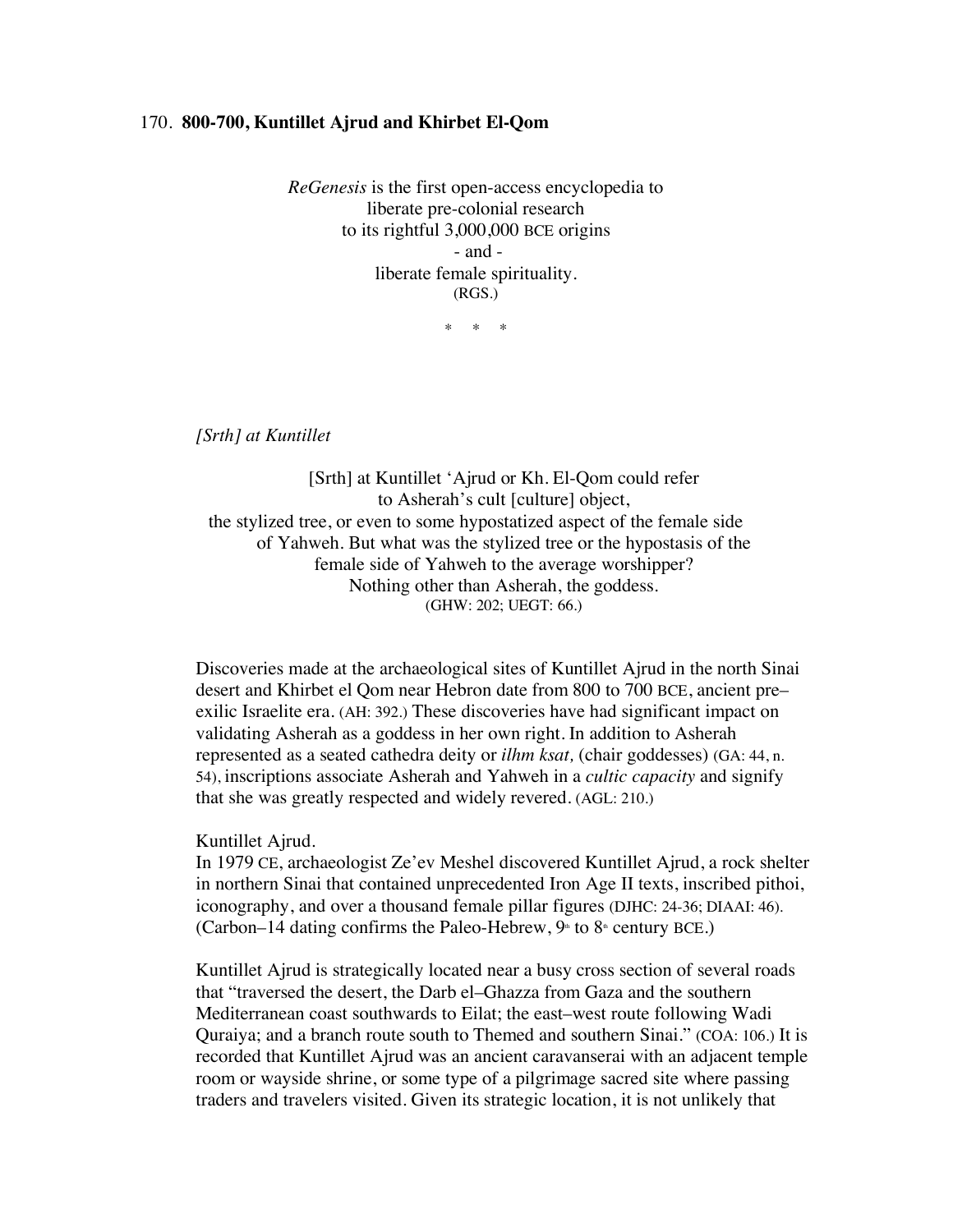Phoenicians and others visited from Israel and Judah. Findings from Kuntillet Ajrud are conclusive that it did not house nor provide permanent dwellings. (COA: 111, 119.)

Archaeological discoveries include large pithoi or storage jars with Asherah and Yahweh inscriptions plus goddess Nut and Asherah's stylized tree (COA: 152), two caprids and a striding lion (COA: 117), a seated female on a throne playing a musical instrument most likely a lyre, a cow and her calf, two Bes figures (COA: 120) – or – bovine iconography of Asherah and Yahweh), and other figures in procession. Inscriptions on the pithoi are interpreted as a blessing appeal or blessing form, *Jhwh and his Asherah* or *Yhwh and his Asherah.*

They are in Paleo–Hebrew and are dated on paleographic grounds to the first half of the eighth century. One reads: 'I bless you by Yahweh of Teiman and by his Asherah.' Followed by: 'I have blessed you by Yahweh *smrn* and his Asherah. [J. A.] Emerton has concluded that Yahweh *smrn is*  Yahweh of Samaria*,* written by a traveler from Samaria passing through this way-station for southern journeys (AGL: 192-3).

Although two of the images on the storage jars are been called Bes figures (COA: 120), Uzi Avner proposes that breasts on Figure C, clearly indicate a female versus a male God. "In my opinion, this portrayal results from an inaccurate restoration that has led many scholars to identify the figures as two male deities. … In fact, nothing in the [authentic] painting itself indicates the presence of a tail or penis on this figure. (SSD: 36)." Furthermore the figure Yahweh is wearing a bull mask and Asherah a cow mask. (SSD: 36; HVG: 164-165.)

According to Matthew Bogdanos, "The oldest known bulls in relief" is the mother-goddess Ninhursag portrayed as a bull on the front of the Tel al–Ubaed temple. Goddess Ninhursag is portrayed as a Bovine Mother Goddess, 2475 BCE. (TDL: 32; (HVG: 166.) Throughout *Re-Genesis,* bovine symbols, art, statues, and other iconography is plentiful, including: Gula's Babylonian plaque; Çatal Hüyük's Bull Shrine VI; Sicilian Cathedra Goddess Throne; the famous Lascaux Cave bull; the Israeli Palaeolithic bull horns from Tel al-Ubeidiya; Tanit with bull (El or Ba'al Hammon); Egypt's cow–eared Hathor; plus numerous discussions regarding the multivalent ramifications of crescent bull (bucrania) horns – and – fallopian tubes and uterus.

Dominating the Ancient Near East religious [culture] landscape for over 5,000 years, the artifactural evidence indicates the divine bovine religiotradition moved from Syria, (south of the Taurus/Bull mountains of Anatolia into Egypt (MOG: 142; HVG: 167).

Traditionally, the bovine symbolism of Goddess–as–Cow was one of the earliest historical objects of worship, occurring among the Mesopotamian population. This representation personified the 'Goddess as [a] cow, ruling over the food-giving herd' (TGM: 124; HVG: 167). …The Goddess as– Heavenly–Cow representations personified 'the embodiment or symbol of vital [life] force' (CMG: 88; HVG: 167).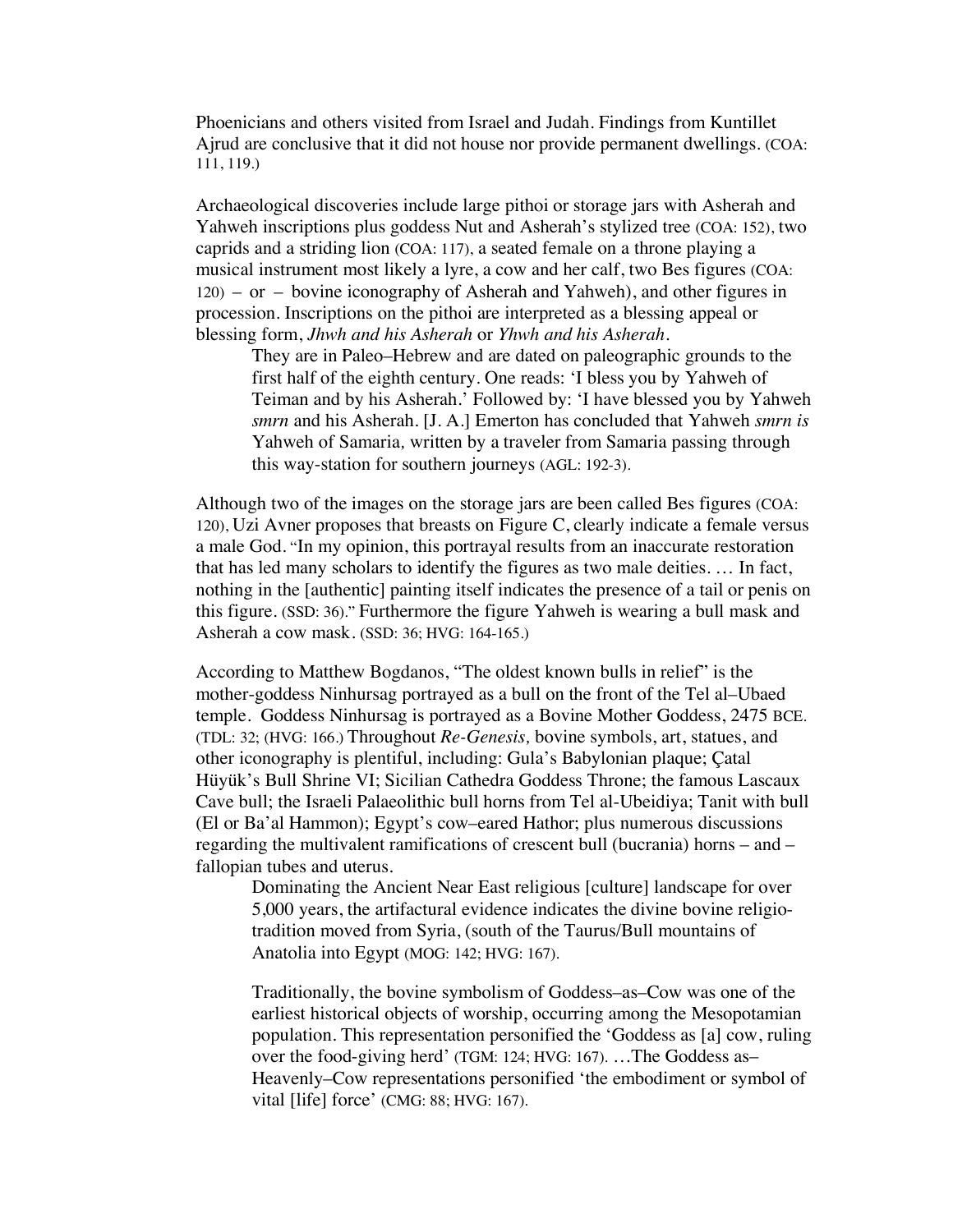In Karel van der Toorn's translations, one inscription is: "I bless you by Yahweh of Samaria and his [/its] Asherah" plus the two other inscriptions: "I bless you by Yahweh of Teman (the South) and his [/its] Asherah." (GEI: 88-90; AGE.) In Toorn's interpretation, *its* pertains to *place*: Samaria and Teman. "Thus, the blessings would be appealing both to the Israelite god and to famous 'cultic installations,' the 'Asherah' of Samaria and Teman (AGE; A: 108)." Additional interpretations of the pronoun 'his,' say that it is referring to the "Israelite god, and so render the phase as either 'Yahweh and his Asherah [cultic object]' (COA: 86-102; ACY: 33) or 'Yahweh and his Asherah [goddess].'" (AGE.) (GEI: 90; A: 108; HG: 53.) Judith Hadley proposes that at the very least, these inscriptions confirm that Asherah and her Yahweh were worshipped in 800 BCE Samaria and held a well-recognized sacred status. \* Given this recognition, Asherah and Yahweh were petitioned for a blessing by a traveler during his or her journey through an inhospitable region. (COA: 125). Uzi Avner says that one of the two figures is Yahweh wearing a bull mask and the other figure is Asherah wearing a cow mask. (SSD: 37.)

\* According to Patai, Asherah reverence and worship continued until the end of Israelite monarchy. (TGA: 48.)

Further Asherah and Yahweh considerations:

Beck, Parhiya. "The Drawings from Horvat Teiman (Kuntillet Ajrud)." *Tel Aviv* 9 (1982): 4, 27-36. (DHT.)

- Hadley, Judith M. *The Cult of Asherah in Ancient Israel and Judah: Evidence for Hebrew Goddess*. New York, NY: Cambridge University Press, 2000. 137-144. (COA.)
- Handy, K. Lowell. *Among the Host of Heaven: The Syro*–*Palestinian Pantheon as Bureaucracy*. Winona Lake, IN: Eisenbrauns, 1994. (AHH.)
- Keel, Othmar, and Christoph Uehlinger. *Gods, Goddesses, and Images of God in Ancient Israel.* Minneapolis, MN: Fortress Press, 1998. 218. (GGI.)

These unprecedented translations shed new light on earlier theories about the origins of Israelite religion. (COA: 1, 124-5.) Also, given that these inscriptions are 800-700 BCE, they date the worship of Asherah and her Yahweh to the pre-exilic era, giving further evidence to Asherah and Yahweh's cultic status. (AGL: 210: AH: 392.) According to Olyan:

(The goddess Asherah) was an acceptable and legitimate part of Yahweh's cult \* in non-deuteronomistic circles. The association of the Asherah and the cult \* of Yahweh suggest in turn that Asherah was the consort of Yahweh in circles both in the north and the south (GHW: 201; ACY: 33).

Further Asherah research in the OT: Ex 34.13; Dt 7.5, 12.3, 16.21; Jg 6.26, 28, 30; I K 14.15, 23, etc. (AH: 392.) \*[Culture).

Further epigraphical research: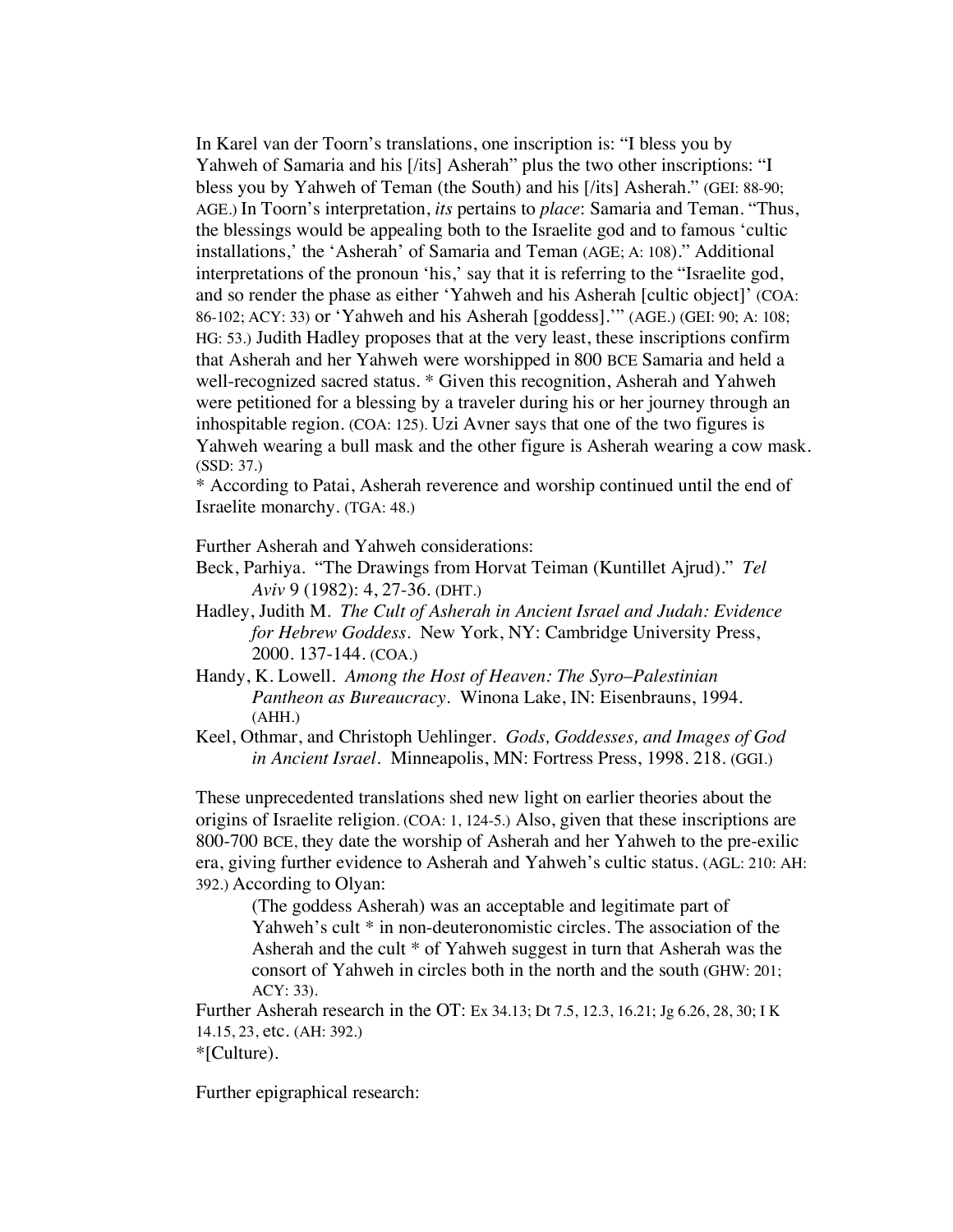| Ackerman, Susan. Under Every Green Tree: Popular Religion in Sixth-         |
|-----------------------------------------------------------------------------|
| Century Judah. Harvard Semitic Monographs, 46. Atlanta, GA:                 |
| Scholars Press, 1992. (UEGT.)                                               |
| "The Queen Mother and the Cult in Ancient Israel." Journal of               |
| Biblical Literature 112.3 (1993): 385-401. (QM.)                            |
|                                                                             |
| of the Past: Canaan, Ancient Israel, and Their Neighbors from the Late      |
| Bronze Age through Roman Palaestina. Eds. William G. Dever, and             |
| Seymour Gitin. Winona Lake, IN: Eisenbrauns, 2003. (AHOG.)                  |
| Beck, Parhiya. "The Drawings from Horvat Teiman (Kuntillet Ajrud)." Tel     |
| Aviv 9 (1982): 3-68. (DHT.)                                                 |
| Binger, Tilde. Asherah: Goddess in Ugarit, Israel and the Old               |
| Testament. Sheffield, England: Sheffield Academic Press, 1997. (A.)         |
| Bogdanos, Matthew. "Tracking Down the Looted Treasures of Iraq."            |
| Biblical Archaeology Review 31.6 (Nov.-Dec. 1998): 26-39. (TDL.)            |
| Day, John. "Asherah in the Hebrew Bible and Northwest Semitic Literature."  |
| Journal of Biblical Literature 105.3 (Sep. 1986): 385-408. (AH.)            |
| __. Yahweh and the Gods and Goddesses of Canaan. Sheffield, England:        |
| Sheffield Academic Press, 2000. (YGG.)                                      |
| Dever, William G. Did God Have a Wife? Archaeology and Folk Religion in     |
| Ancient Israel. Grand Rapids, MI: William B. Eerdmans, 2005. (GHW.)         |
|                                                                             |
| (Mar.-Apr. 2008): 55-62, 85-86. (ATB.)                                      |
| Freedman, David Noel. "Yahweh of Samaria and his Asherah." Biblical         |
| Archaeologist (Dec. 1987): 241-249. (YOS.)                                  |
| Hadley, Judith M. The Cult of Asherah in Ancient Israel and Judah: Evidence |
| for a Hebrew Goddess. New York, NY: Cambridge University Press,             |
| 2000. COA.)                                                                 |
|                                                                             |
| Handy, K. Lowell. Among the Host of Heaven: The Syro-Palestinian            |
| Pantheon as Bureaucracy. Winona Lake, IN: Eisenbrauns, 1994. (AHH.)         |
| Hestrin, Ruth. "Understanding Asherah: Exploring Semitic Iconography."      |
| The Biblical Archaeology Review Journal 17.5 (1991): 50-59. (UA.)           |
| Keel, Othmar, and Christoph Uehlinger. Gods, Goddesses, and Images of God   |
| in Ancient Israel. Minneapolis, MN: Fortress Press, 1998. (GGI.)            |
| Mazar, Amihai. Archaeology of the Land of the Bible, 10,000-586 BCE. New    |
| York, NY: Doubleday, 1990. (ALB.)                                           |
| Meshel, Ze'ev. "Did Jahweh Have a Consort?" Biblical Archaeology Review     |
| 5.2 (Mar.-Apr. 1979): 24-36. (DJHC.)                                        |
| Olyan, Saul M. Asherah and the Cult of Yahweh in Israel. Atlanta,           |
| GA: Scholars Press, 1988. (ACY.)                                            |
| Patai, Raphael. "The Goddess Asherah." Journal of Near Eastern Studies      |
| 24.1/2 (Jan. - Apr. 1965): 37-52. (TGA.)                                    |
| . The Hebrew Goddess. 1967. Philadelphia, PA: Ktav Publishing               |
| House, 1990. (HG.)                                                          |
| Rollston, Christopher A. "What's the Oldest Hebrew Inscription?" Biblical   |
| Archaeology Review 38.3 (May-Jun. 2012): 32-40, 66-68. (WHO.)               |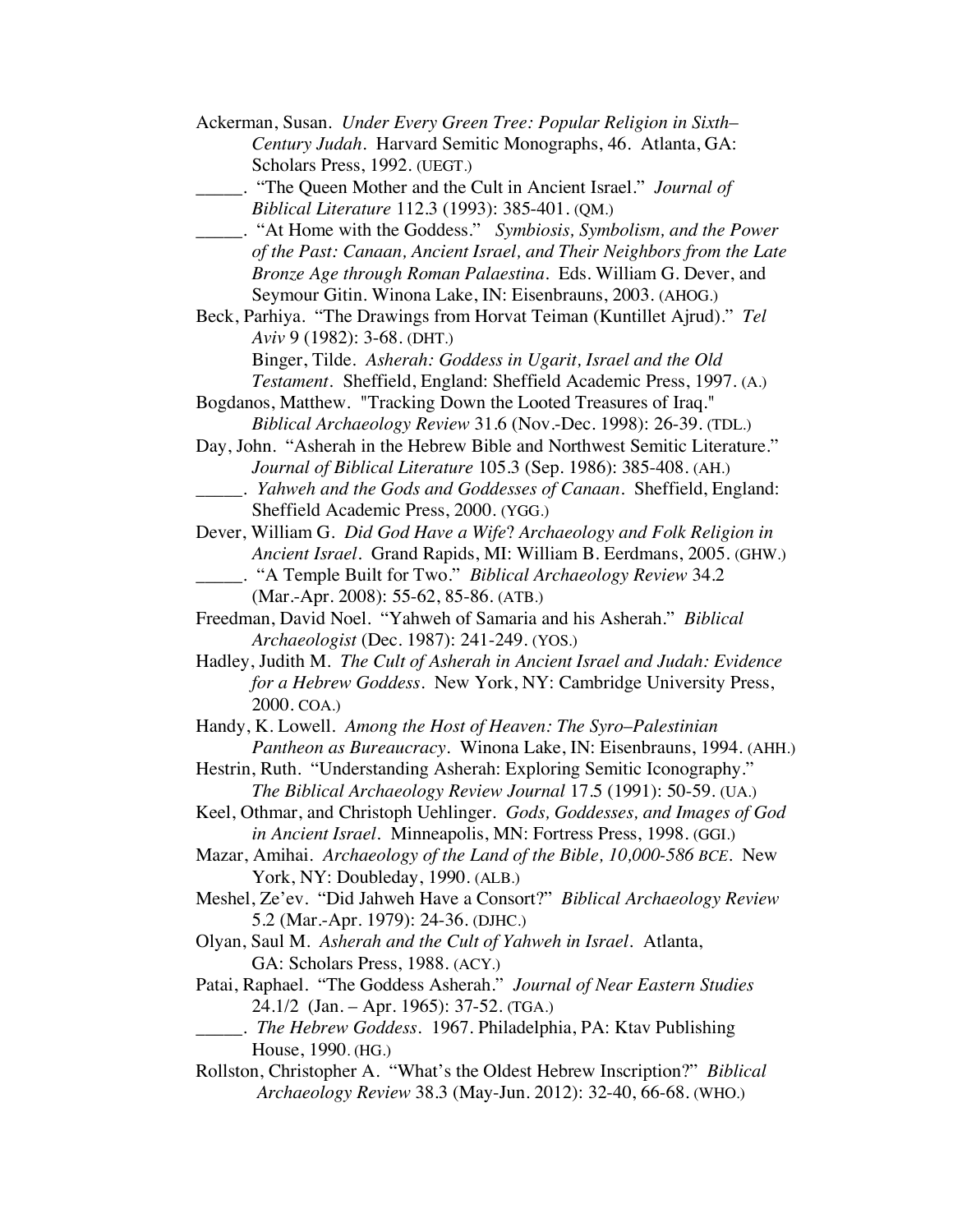Shanks, Hershel. "The Persisting Uncertainties of Kuntillet 'Ajrud." *Biblical Archaeology Review* 38.6 (Nov.-Dec. 2012): 29-37. (PUK.)

Stuckey, Johanna H. "The Great Goddesses of the Levant." *Bulletin of the Canadian Society of Mesopotamian Studies* 37 (2002): 127-157. (GGL.)

- \_\_\_\_\_. "Asherah and the God of the Early Israelites." *Matrifocus* 3.4 (Lammas 2004), http://.matrifocus.com/LAM04/spotlight.htm 3-10-09. (AGE.)
- Toorn, Karel van der. "Goddesses in Early Israelite Religion." Eds. Lucy Goodison and Christine Morris. *Ancient Goddesses: The Myths and the Evidence*. London, England: British Museum Press, 1998. 83-89. (GEI.)
- Toorn, K. van der, et al. *Dictionary of Deities and Demons in the Bible*. (Revised Edition). Boston, MA: Eerdmans, 1992. (DDDB.)
- Wanlass, Ramona. "The Goddess, Syncretism, and Patriarchy: Evolution and Extinction of the Goddess during the Creation of Patriarchy in Ancient Israel." *Women in Judaism: A Multidisciplinary Journal* 8.2 (Winter 2011): 1-16. (GSP.)
- Zevit, Z. "The Khirbet El-Qom Inscription Mentioning a Goddess." *Bulletin of the American Schools of Oriental Research* 225 (Summer 1984): 39-47. (KEQI.)

For alternative considerations:

- Lewis, Theodore J. "Divine Images and Aniconism in Ancient Israel*." Journal of the American Oriental Society* 18.1 (Jan.-Mar. 1998): 36-53. (DIAAI.)
- Wiggins, Steve A. *A Reassessment of Asherah: A Study According to the Textual Sources of the First Two Millennia B.C.E.* Neukirchener Verlag Neukirchen-Vluyn, Germany: Verlag, Butzon, and Bercker Kevelaer, 1993. 191. (ROA.)

In addition to the Asherah and Yahweh translations, the throned female cathedra is also of special interest here.

Cathedra is defined as the official chair or throne of one in a position of prominence. Erich Neumann speaks of the seated goddess as the 'original form of the enthroned Goddess' (RG: 29; TGM: 98). As noted in *Re-Genesis*, these 'throned' goddesses were envisioned and subsequently named, cathedra goddesses. This designation is illustrated throughout *Re-Genesis* via extensive GSA photographic images from: Anatolian Alaca Hüyük and Çatal Hüyük, plus Sicily, Egypt, Carthage, Cyprus, Sumer, Spain, Vinca, Greece, Poland, France, Canaan/Israel as well as St. Peter's Basilica in Rome (DM: 115-164; SGM: 32; TGG: 32-39; RGS). (RGS: 7100-6300, Cathedra Goddess of the Beasts, Çatal Hüyük).

Cathedra goddesses from Egypt include the seated bird goddess, Isis or Au–set, translated as *seat* and not infrequently nursing future kings and pharaohs. The seat or chair "represents the goddess herself (for example, the Egyptian Isis was the throne, as her hieroglyph demonstrates)." (TLG: 87, n. 7.) As discussed earlier, the cathedra Goddess of the Beasts from Çatal Hüyük is seated in a chair or throne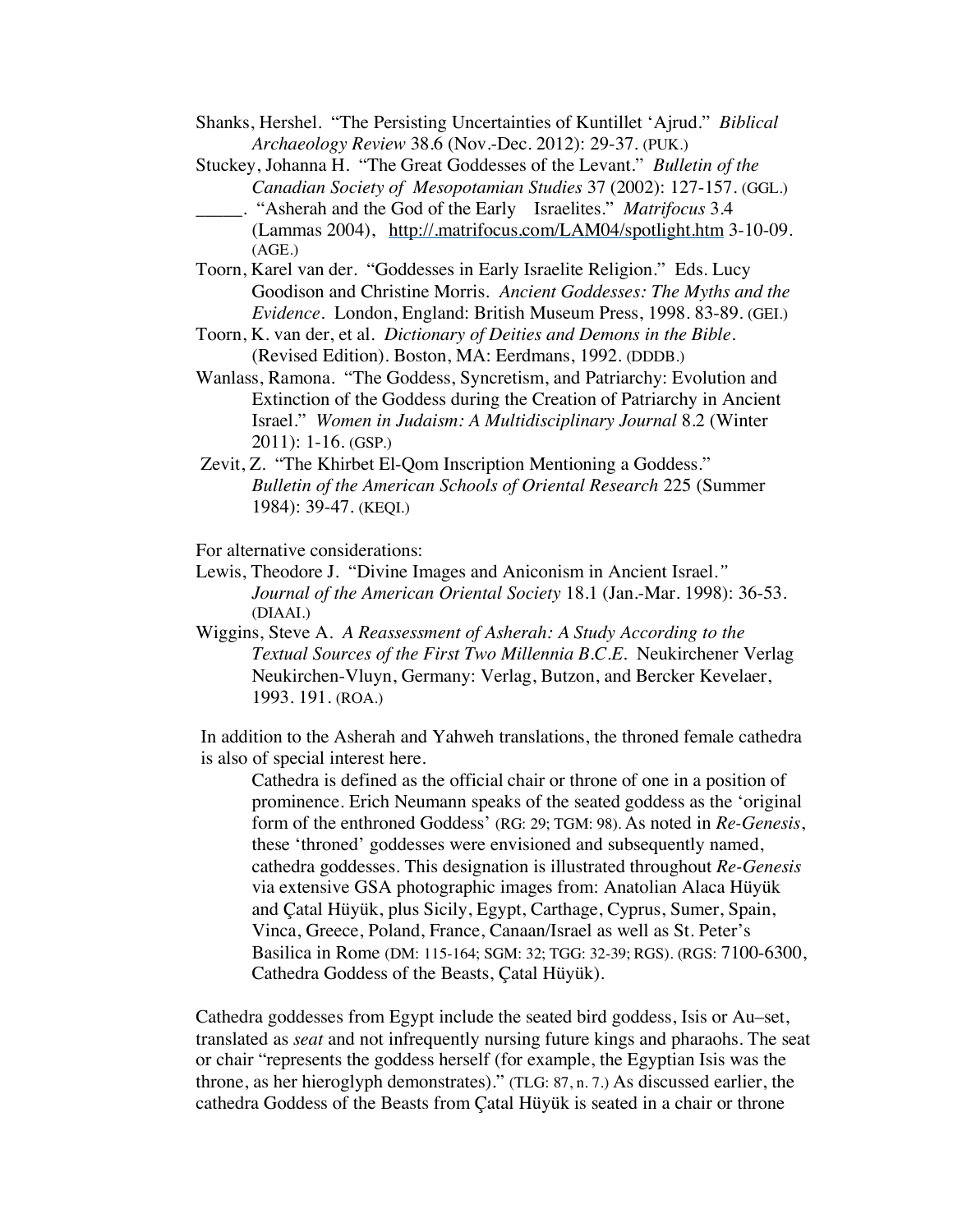and in the birthing process. The Virgin Mary at St. Peter's Basilica is also a cathedra goddess/madonna. Bernard Dietrich adds two examples from Beth Shean and Troy VI. (TIGR: 8-9.) (Of special note is that Egypt and southwest Asia were in ongoing communications and maritime trade at this time. (TIGR: 8-9.)) Additionally, Dietrich speaks to the prevalence of throne goddesses in both Crete as well as Mycenaean rituals, saying that this iconography probably began in Neolithic Anatolia as the origin of the later tree or pillar cults as well as the "baetyl \* and aniconic divine representations in general." (TIGR: 8-9.) Further discussion on the Anatolian cathedra goddess of the beasts to follow. (DM: 115-164; SGM: 32; TGG: 32-39.)

\* (Relative to Greek *baetylus/baetyls*, also note Hebrew *Beth el* – and -Phoinikian *beit all* meaning the 'house of the divine.')

Yamashita discusses divine temple furniture that is sacred to throne goddesses and gods in his dissertation, *The Goddess Asherah*. (GA: 44, n. 53.) He explores an Ugaritic story about a celebration feast held by Ba'al. His guests included throne gods (*ilm khtm)* and chair goddesses (*ilhm ksat).* (GA: 44, n. 54. II.) A similar example is noted in the Egyptian Caravanserai called Abydos. (GA: 44; HER: 75.) At Abydos, a chair with a canopy is said to be associated with, "the female power behind the throne–be it that of a queen, princess or goddess" (CK: F1) plus the chair in the Egyptian Scorpion Tableau is also a goddess. (Further GSA and image information below.) Yamashita concludes that Ugaritic/Hittite story clearly illustrates, "Asherah is a goddess, consort of Elkunirsha, who is identical with El in the Ugaritic texts (GA: 44)."

Khirbet El-Qom or Khirbet El-Kom.

The site of Khirbet el-Qom or Khirbet el-Kom (biblical Makkedah) is an Iron Age site excavated by William Dever. Location is 8 miles west of Hebron in a small Arab village. At Khirbet el-Qom, Dever found another critical inscription carved on a pillar. Like the Kuntillet Ajrud inscription, it is also believed to be a blessing from the middle of the eighth century BCE. The translation is "Blessed be Uryahu (Uriyahu) by Yahweh (YHWH). And by his Asherah; from his enemies, he saved him!" (UTI: 135; COA.)

Denver also provides a more comprehensive translation.

For 'Uriyahu the governor (or the rich), his inscription, Blessed is 'Uriyahu by Yahweh:' From his enemies, he has been saved by his a/Asherah. (Written) by Oniyahu. (GHW: 131-132.)

In addition to transcriptions, \* pillar figures from Khirbet el–Qom plus those from Kuntillet Ajrud number around 3,000. They are typical of female pillar figures including: conical bodies; heads that are either fully–fashioned or beaked faces; and goddesses holding their prominent breasts. (DIAAI: 44-46.) Also from el–Qom is an engraved hand that is an exact replica of the later "Islamic *hamza*, or 'Hand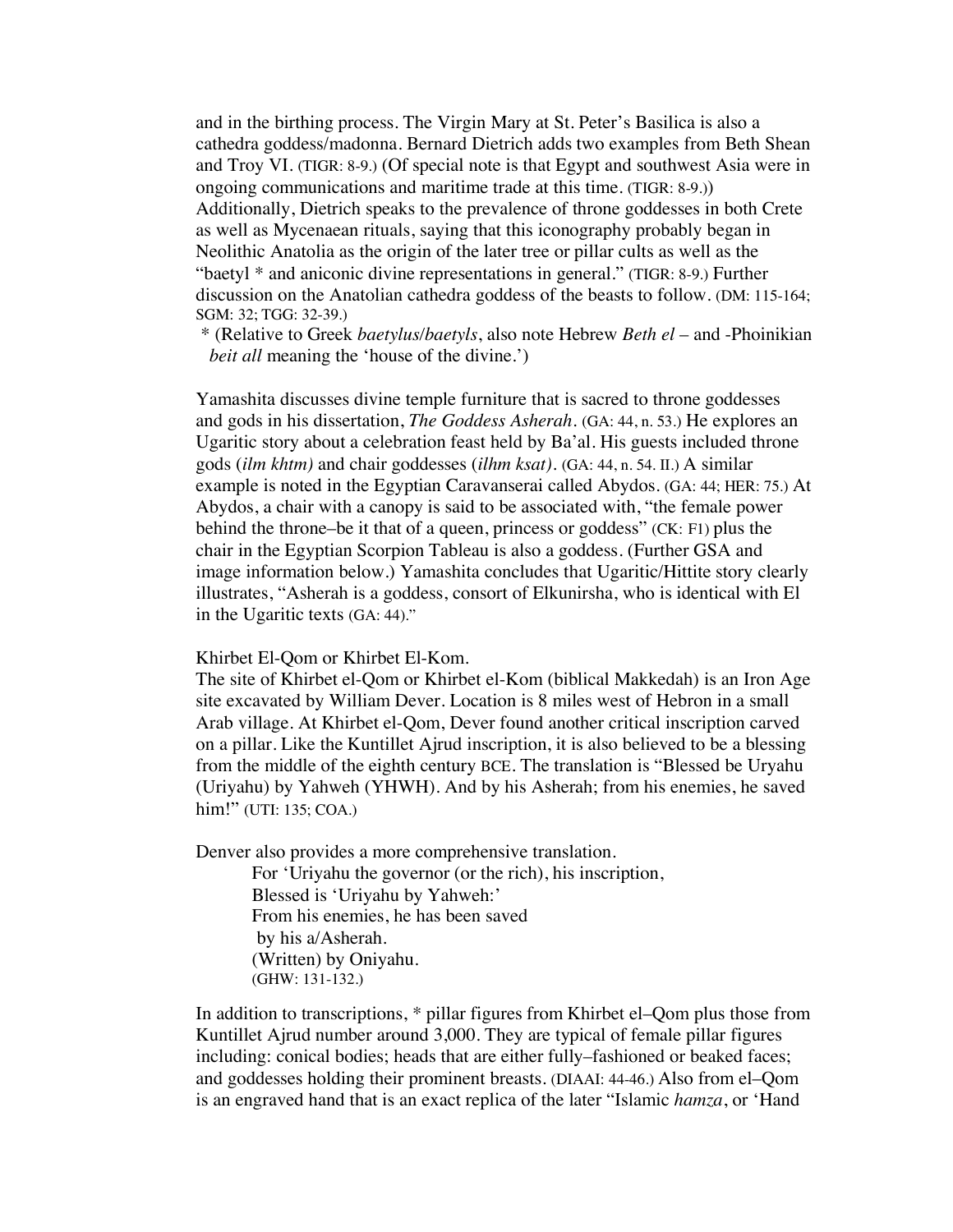of Fatima,' which is seen throughout the Muslim world. … My el-Qom hand is from an undisturbed  $8<sup>*</sup>$  century BCE [Judean bench] tomb, and it is clearly Israelite." (GHW: 132.)

\* Further Khirbet el–Qom translation considerations:

Day, John. "Asherah in the Hebrew Bible and Northwest Semitic Literature." *Journal of Biblical Literature* 105.3 (Sep. 1986): 394-5. (AH.)

In "Divine Images and Aniconism in Ancient Israel,*"* Theodore J. Lewis summarizes cultic reconstruction relative to finds from Kuntillet Ajrud and Khirbet el Qom:

> [These finds] have stimulated research into the place of Asherah in ancient Israelite religion, heightening a conviction that cultic reconstruction (including the study of Aniconism) must not be restricted to male deities. While the material that follows is far from conclusive with respect to providing a clear example of a goddess, it deserves serious attention and should not be glossed over (DIAAI: 44).

Further research about the theory of Pagan god Jahweh/ Yahweh (the *unspeakable* JHWH):

Harvey, Graham. "Huldah's Scroll: A Pagan Reading." *Patriarchs, Prophets and Other Villains*. Ed. Lisa Isherwood. London, England: Equinox, 2007. 85-100. (HS.)

Further sacred tree considerations on the Kuntillet Ajrud Jar A:

- Beck, Parhiya. "The Drawings from Horvat Teiman (Kuntillet Ajrud)." *Tel Aviv* 9 (1982): 4-18, 27-36. (DHT.)
- Hadley, Judith M. *The Cult of Asherah in Ancient Israel and Judah: Evidence for a Hebrew Goddess*. New York, NY: Cambridge University Press, 2000. 115-120, 137-144, 150-154. (COA.)
- Keel, Othmar, and Christoph Uehlinger. *Gods, Goddesses, and Images of God in Ancient Israel.* Minneapolis, MN: Fortress Press, 1998. 210-218, 241. (GGI.)

Further research on cathedra goddesses: 8300-4500, Sha'ar Hagolan (Sha'ar HaGolan); 7250-6150, Çatal Hüyük, Anatolia; 7100-6300, Cathedra Goddess of the Beasts; 5500-3500, Cucuteni (Tripolye) Culture, Eastern Europe; 5400-3500, Ancient Aphrodite: Chalcolithic or Copper Age; 4400-2500, Olympus Hera; 4000-3000, Egypt, Africa, and Cathedra Goddesses; 3250, Scorpion Tableau, Earliest Egyptian Proto-Hieroglyphics; 3000-2000, Anatolia, Kubaba and the Hittites; 2500, Inanna, Holder of the Me; 2000, Asherah; 900, Taanach, Canaanite Libation Stand; 750-650, Cybele and King Midas, Anatolia; 550, Cathedra Goddess Kourotrophos, Megara Hyblaea, Sicily; and 400, Cathedra Goddess Isis. (RGS.)

Further tree, baetyl, and pillar figure research: 7250-6150, Çatal Hüyük, Anatolia; 7100-6300, Cathedra Goddess of the Beasts; 5200, Malta and Goza; 4000, Garden of Eden, Sacred Trees and Pillar Cults; 4000-3000, Egypt, Africa, and Cathedra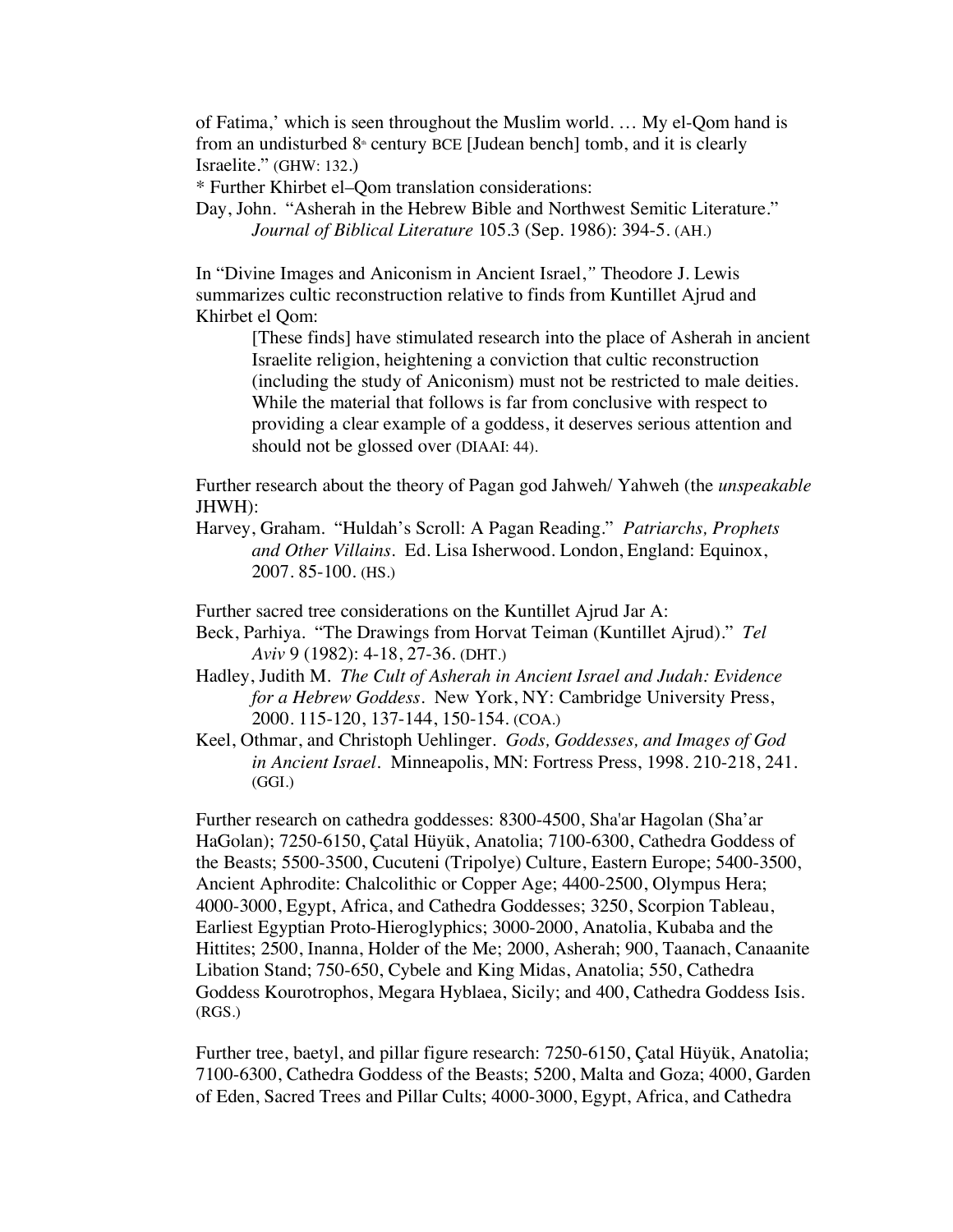Goddesses; 2000, Asherah; 1800, Re-Visioning Goddess Sarah and Abraham; 1490-1470, Hathor's Dendera (Denderah) Temple, Egypt; 1479-1425, Tuthmosis III, Egyptian King; 814, Carthage, Africa, the Goddess Tanit and Sacrifice; 100 Mecca, the Ka'aba and Sacred Stones; and 800-700. (RGS.) (Also, CE entry:  $16<sup>th</sup>$ Century, Kabbalah.) (RG.)

Further Asherah research: 2000, Bethel, Almond City, and Asherah; 2000, Asherah; 2000-1200, Ras Shamra; 1500, Lachish Ewer, Triangle, and Menorah; 970, First Temple, Menorah, and Weavings; and 900, Taanach, Canaanite Libation Stand; 600-398, Astarte/Anat/Astarte/Anat/ Asherah/Ishtar and Yahweh, Egypt. (RGS.)

Further Scorpion Tableau research: 3250, Scorpion Tableau, Earliest Egyptian Proto-Hieroglyphics. (RGS.)

Further research on the 'Scorpion Tableau' or 'King Scorpion' discovery plus photo-hieroglyphics**:**

- Darnell, John Coleman, and Deborah Darnell. *Theban Desert Road Survey in the Egyptian Western Desert.* Chicago, IL: Oriental Institute of the University of Chicago, 2002. (TDRS.)
- Goldwasser, Orly. "How the Alphabet Was Born from Hieroglyphs. *Biblical Archaeology Review* 36.2 (Mar.-Apr. 2010): 36-50. (HA.)
- Wilford, John Noble. "Discovery of Egyptian Inscriptions Indicates an Earlier Date for the Origin of the Alphabet." *New York Times*, Nov. 13, 1999: Y1, Y10. (DOE.)

Further wayside shrine or ancient caravanserai research: 2200, Nahariyah and Ashrath-Yam. (RGS.)

Further wayside shrine or ancient caravanserai research: 40,000, Har Karkom; 25,000, Caravanserai, Trade Routes, and Dark Mothers; 12,000 Pamukkale*/*Hierapolis, Anatolia (Central Turkey); 3250, Scorpion Tableau, Earliest Egyptian Proto-Hieroglyphics; 3000, Tell Brak; 2200, Nahariyah and Ashrath-Yam; 1800, Re-Visioning Goddess Sarah and Abraham; 1750-1700, Goddess of Kultepe, Anatolia; 1000, Ephesus, Anatolia; 900-800, Ka Goddess, Salamis, Cyprus; 900, Taanach, Canaanite Libation Stand; 800, Tanit; 800, Carthage, Africa, the Goddess Tanit and Sacrifice; 630-620, Goddess Kore, Izmir, Turkey; 600-398, Astarte/Anat/Ashtaroth/Asherah/ Astarte/Ishtar and Yahweh, Egypt; 600, Goddess Kaabou at Petra, Jordan plus Mecca, Saudi Arabia; 370, Isis and Philae, Egypt; 323-30, Kom Ombo Temple; and 100, Mecca, the Ka'aba and Sacred Stones. (RGS.)

Further research on Anatolian Seljug Caravanserais and other extended key – trade – centers and routes throughout the ancient world: Lawler, Andrew. "Erbil Revealed." *Archaeology* 67.5 (Sep. – Oct. 2014): 39. (ER: 39.)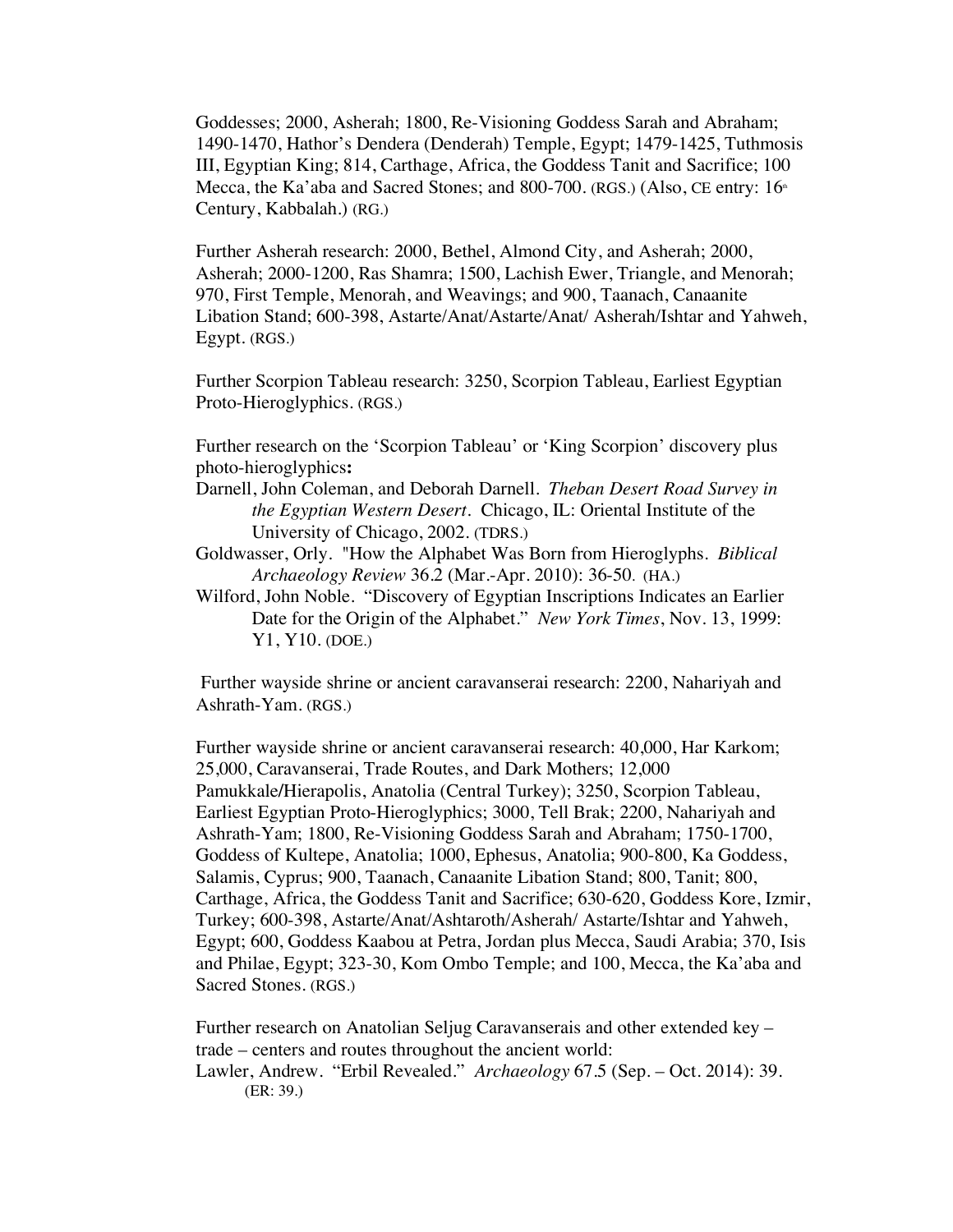Yavuz, Aysil Tukel. "The Concepts that Shape Anatolian Seljug Caravanserais." *Muqarnas*, Vol. 14 (1997): 80-95. (CSA.)

IMAGE: MADABA MAP OF HOLY LAND: MADABA, JORDAN. PHOTO: © GSA. DESCRIPTION: THE MADABA MOSAIC MAP IN THE CHURCH OF ST. GEORGE IN MADABA, JORDAN IS THE OLDEST KNOWN CARTOGRAPHIC ILLUSTRATION OF THE HOLY LAND (ISRAEL AND PALESTINE) PLUS SYRIA AND THE EGYPTIAN NILE AREA. SLIDE LOCATION PETRA, SHEET 11, ROW 2, SLEEVE 4, SLIDE #11J, BCE. CO\_PET\_S11\_R2\_SL4\_S11J. VS. > CO\_PET\_S11\_R3\_SL4\_S7J. SHOT ON LOCATION: CHURCH OF ST. GEORGE IN MADABA, JORDAN: BRITISH MUSEUM, LONDON, ENGLAND.

NOTE 1: FIELDWORK PROJECT 1989 AND 2002.

IMAGE: MADABA MAP OF HOLY LAND: MADABA, JORDAN. PHOTO: © GSA. DESCRIPTION: THE MADABA MOSAIC MAP IN THE CHURCH OF ST. GEORGE IN MADABA, JORDAN IS THE OLDEST KNOWN CARTOGRAPHIC ILLUSTRATION OF THE HOLY LAND (ISRAEL AND PALESTINE) PLUS SYRIA AND THE EGYPTIAN NILE AREA.

SLIDE LOCATION PETRA, SHEET 11, ROW 3, SLEEVE 1, SLIDE #24J, BCE. CO\_PET\_S11\_R3\_SL1\_S24J.

ON LOCATION: CHURCH OF ST. GEORGE IN MADABA, JORDAN AT THE BRITISH MUSEUM: LONDON, ENGLAND.

NOTE 1: FIELDWORK PROJECT 1989 AND 2002.

IMAGE: CATHEDRA ASHDODA: ASHDOD, PALESTINE.

PHOTO: © GSA. DESCRIPTION: LONG–NECKED CATHEDRA ASHDODA FIGURE WITH HORIZONTAL BANDS, ARMLESS TORSO, MODELED BREASTS, FLAT HEADDRESS, TRIANGLES, AND A CHAIR BASE SIMILAR TO AN OFFERING TABLE. (PS: 153, 155.) SLIDE LOCATION RE-GENESIS PHASE 2, SHEET 4, ROW 1, SLEEVE 2, SLIDE #8, 1200 BCE.

IT\_RPT\_S4\_R1\_SL2\_S8.jpg

SHOT ON LOCATION: FRAUEN WOMEN'S MUSEUM: WIESBADEN, GERMANY. NOTE 1: ASHDODA IS A CATHEDRA DEITY.

*'CATHEDRA* IS DEFINED AS THE OFFICIAL CHAIR OR THRONE OF ONE IN A POSITION OF PROMINENCE' AND [THEREFORE] REFERENCED AS A CATHEDRA GODDESS (RG: 29) (RG: 7100-6300, CATHEDRA GODDESS OF THE BEASTS, ÇATAL HÜYÜK).

NOTE 2: AN ICONOGRAPHIC INTERPRETATION OF GODDESS ASHDODA INCLUDES HIEROS GAMOS. (APL: 2-23-1999.) (TO SCALE PROTOTYPE: ORIGINAL IN ISRAEL MUSEUM, JERUSALEM, ISRAEL.)

NOTE 3: "THE HIEROS GAMOS FROM WHENCE A ROYAL SOVEREIGN GETS HIS [OR HER] POWER AND THIS IS THE GODDESS HERSELF (APL: 2-23-1999)."

NOTE 4: "STYLISTICALLY THIS FIGURE RETAINS MYCENAEAN TRADITIONS (ALB: 324, FIG. 8.15)."

NOTE 5: FIELDWORK PROJECT.

IMAGE: ASHERAH PRESENTING THEIR BREASTS. PHOTO: © GSA. DESCRIPTION ASHERAH HOLDING THEIR BREASTS. SLIDE LOCATION NEAR EAST, SHEET 12, ROW 2, SLEEVE 3, SLIDE #31, BCE. CU\_NEA\_S12\_R2\_SL3\_S31.jpg SHOT ON LOCATION: BRITISH MUSEUM: LONDON, ENGLAND. NOTE 1: DURING IRON AGE II, PILLAR FIGURES OF JUDAHITE GODDESS ASHERAH PRESENTING HER BREASTS WAS WELL KNOWN (GAT: 43-44; ALB: 500-504; RGS).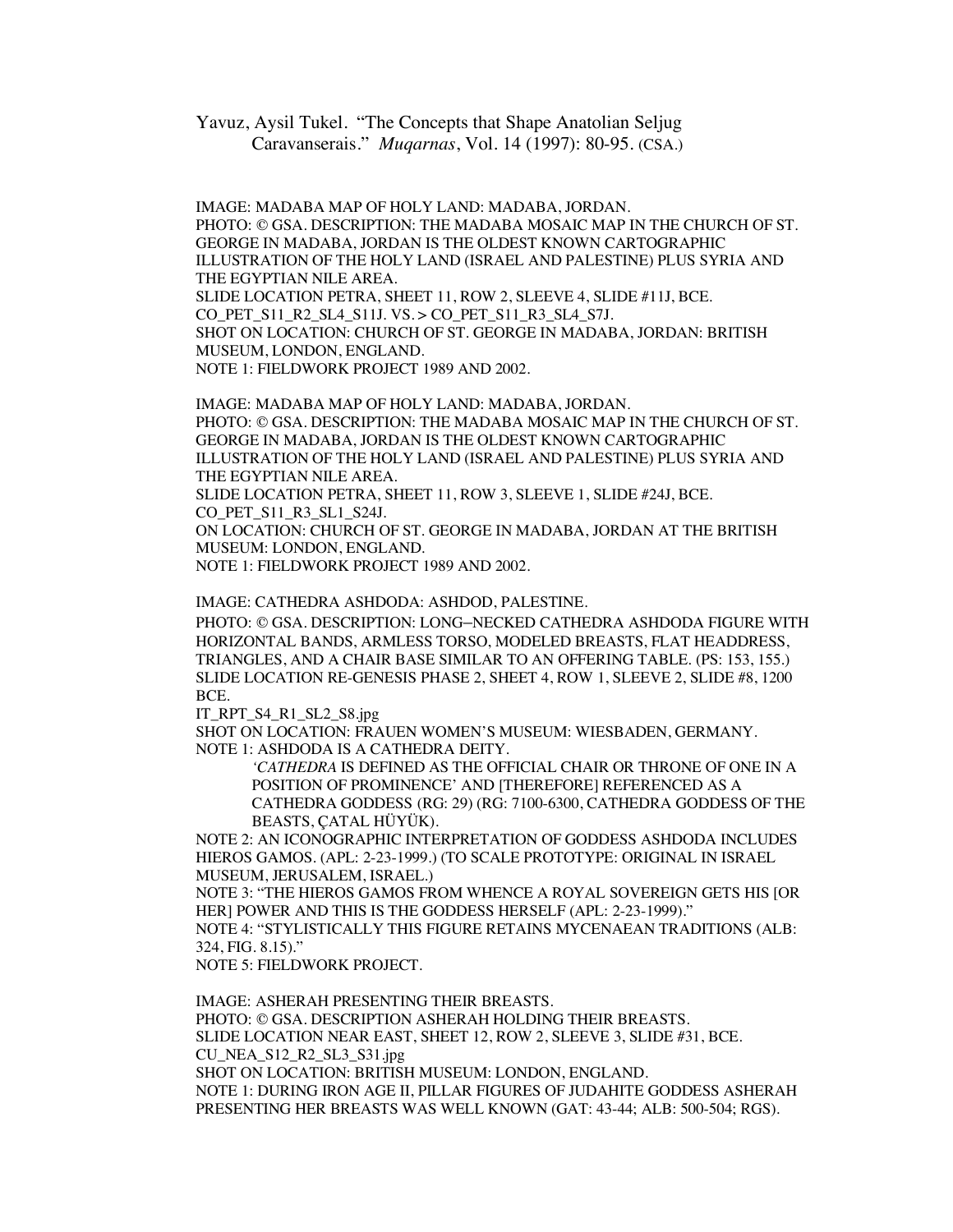NOTE 2: WOMEN [AT THE TEMPLE OF SOLOMON] WERE IN ATTENDANCE AS SACRED PROSTITUTES AND IN OTHER CULTIC CAPACITIES: FEMALE DEITIES INCLUDED ASHERAH, ANATH, AND ISHTAR (RGS). NOTE 3:

ASHERAH'S ICONOGRAPHY IS ALL FORMS OF THE TREE MANIFESTED IN RITUAL GROVES, TREES, MAY POLES, TEMPLE PILLARS, PRIMEVAL FORESTS, AND GODDESS PILLAR FIGURES WITH FULL NOURISHING BREASTS (AMST: 42-44; AH: 398; COA; APL; RGS).

NOTE 4: OTHER POSSIBILITY IS WISDOM GODDESS PINIKIR/KIRIRISHA (WA: 222; RGS).

NOTE 5: FIELDWORK PROJECT 2002.

IMAGE: KUNTILLET AJRUD AND KHIRBET EL-QOM: ISRAELITE ERA. PHOTO: © GSA. DESCRIPTION: KUNTILLET AJRUD AND KHIRBET EL-QOM. SLIDE LOCATION , SHEET , ROW , SLEEVE , SLIDE # , c. 800-700 BCE. ON LOCATION: TBD. PHOTO NOTE: IMAGE TBD ON THE WEB, , CHRISI KARVONIDES.

IMAGE: SEMITIC ASTARTE. PHOTO GSA DESCRIPTION: SEMITIC ASTARTE. SLIDE LOCATION BIB ARCH, SHEET 1, ROW 3, SLEEVE 4, SLIDE #26, 586-332 BCE. CU\_BAR\_S1\_R3\_SL4\_S26.jpg CO\_BAR\_S1\_R3\_SL4\_S26\_ILL.jpg

LOCATION: NORTHWETERN SEMITIC AREA.

NOTE 1: FIELDWORK PROJECT.

PHOTO NOTE: © BIBLICAL ARCHAEOLOGY SOCIETY (1989).

PHOTO NOTE: ILLUSTRATION TBD, CHRISI KARVONIDES' TEAM.

IMAGE: ASTARTE, UGARIT. PHOTO GSA DESCRIPTION: ASTARTE WITH PRONOUNCED PUBIC MOUND: GOLD PLAQUE, UGARIT. SLIDE LOCATION NEAR EAST, SHEET 8, ROW 4, SLEEVE 5, SLIDE #54, 1550-1200 BCE. CU\_NEA\_S8\_R4\_SL5\_S54.jpg PHOTO NOTE: ILLUSTRATION TBD, CHRISI KARVONIDES' TEAM. PHOTO NOTE: © BIBLICAL ARCHAEOLOGY SOCIETY (1989) NOTE 1: FIELDWORK PROJECT 1989.

IMAGE: TANIT: TUNIS, TUNISIA. PHOTO: © GSA. DESCRIPTION: ASTARTE WITH PRONOUNCED PUBIC MOUND: GOLD PLAQUE FROM TELL EL-AJUL, SOUTHERN CANAAN. SLIDE LOCATION NEAR EAST, SHEET 8, ROW 4, SLEEVE 2, SLIDE #24, 1650-1550 BCE. CU\_NEA\_S8\_R4\_SL2\_S24.jpg SHOT ON LOCATION: BRITISH MUSEUM: LONDON, ENGLAND. NOTE 1: ALSO SEE WINN'S JELA ILLUSTRATION IN, *PRE-WRITING IN SOUTHEASTERN EUROPE*. (PW: 366, FIG. 4.) NOTE 2: "OTHER UGARIT PLAQUES INCLUDE A STYLIZED TREE EMERGING FROM THE PUBIC MOUND (GAT: FIGS. 17-21; RGS)" NOTE 3: FIELDWORK PROJECT 1998.

IMAGE: TREE – OF – LIFE WITH ISIS/HATHOR NURSING TUTHMOSIS III: VALLEY OF THE KINGS, EGYPT. PHOTO: © GSA. DESCRIPTION: TUTHMOSIS III (THUTMOSIS) NURSING FROM ISIS/ HATHOR/HATSHEPSUT'S TREE (TREE – OF – LIFE), VALLEY OF THE KINGS, EGYPT. SLIDE LOCATION EGYPT, SHEET 34, ROW 4, SLEEVE 3. SLIDE #239d, 1479-1425 BCE. CO\_EGY\_S34\_R4\_SL3\_S239d.jpg SHOT ON LOCATION: VALLEY OF THE KINGS, EGYPT.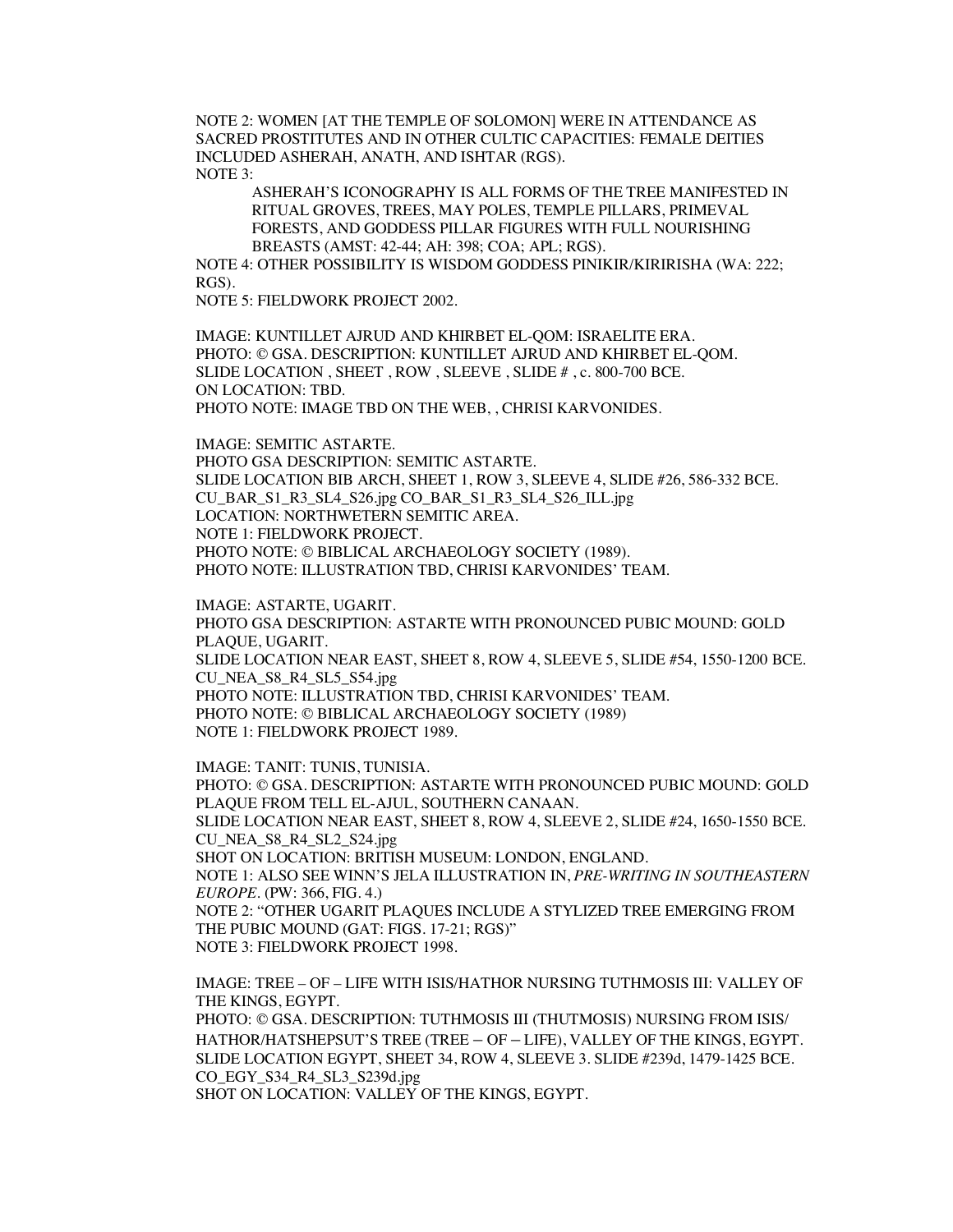NOTE 1:

AN ICONOGRAPHIC INTERPRETATION OF ISIS/HATHOR NURSING TUTHMOSIS III INDICATES HIEROS GAMOS. ADDITIONALLY, E. O. JAMES SUGGESTS THAT THE TREE WAS THE GODDESS EMBODYING THE FEMALE PRINCIPLE OF SHE WHO GIVES LIFE, TAKES IT AWAY, AND RETURNS IT AGAIN (TOL; RGS).

NOTE 2: "THE HIEROS GAMOS FROM WHENCE A ROYAL SOVEREIGN GETS HIS [OR HER] POWER AND THIS IS THE GODDESS HERSELF (APL: 2-23-1999)." NOTE 3: FIELDWORK PROJECT 1989.

IMAGE: TREE – OF – LIFE MOTIF AND AMENEINET WITH HIS MOTHER: DEIR EL-BAHARI, EGYPT.

PHOTO: © GSA. DESCRIPTION: TREE – OF – LIFE MOTIF, AMENEINET WITH HIS MOTHER, DEIR EL-BAHARI, EGYPT.

SLIDE LOCATION EGYPT, SHEET 43, ROW 2, SLEEVE 3, SLIDE #410a, BCE. CO\_EGY\_S43\_R1\_SL5\_S410a.jpg

SHOT ON LOCATION: MUSEUM OF EGYPTIAN ANTIQUITIES: CAIRO, EGYPT. NOTE 1: "ASHERAH WAS ANY SACRED TREE (AMST: 44): [SHE] WAS ALWAYS A LIVING TREE, OR GROVE, AS HER LIVINGNESS WAS INTEGRAL TO HER RE-CREATRIX, LIFE GIVING FERTILITY ATTRIBUTES (AMST: 42; RGS)." (SOURCE: RGS.) NOTE 2: ASHERIM, \* ICONOGRAPHICAL REPRESENTATIONS OF ASHERAH. NOTE 3: \* FURTHER INTERPRETATIONS OF THE ASHERIM INCLUDE, (AH: 385-408, PLUS 1 KINGS 15:13 AND 2 KINGS 21:7.) NOTE 4: FIELDWORK PROJECT 1985-1989.

IMAGE: TREE – OF – LIFE: SPAIN. PHOTO: © GSA. DESCRIPTION: TREE – OF – LIFE: SPAIN. SLIDE LOCATION SPAIN, SHEET 4, ROW 1, SLEEVE 3, SLIDE #21, BCE. CO\_SPA\_S4\_R1\_SL3\_S21 SHOT ON LOCATION: SOUTHERN SPAIN. NOTE 1: "ASHERAH WAS ANY SACRED TREE (AMST: 44): [SHE] WAS ALWAYS A LIVING TREE, OR GROVE, AS HER LIVINGNESS WAS INTEGRAL TO HER RE-CREATRIX, LIFE GIVING FERTILITY ATTRIBUTES (AMST: 42; RGS)." (SOURCE: RGS.) NOTE 2: ASHERIM, \* ICONOGRAPHICAL REPRESENTATIONS OF ASHERAH. NOTE 3: \* FURTHER INTERPRETATIONS OF THE ASHERIM INCLUDE, (AH: 385-408, PLUS 1 KINGS 15:13 AND 2 KINGS 21:7.) NOTE 4: FIELDWORK PROJECT 1999.

IMAGE: TREE – OF – LIFE MOTIF: CYPRUS, GREECE. PHOTO: © GSA. DESCRIPTION: TREE – OF – LIFE (TANNIT–LIKE VULVIC TRIANGLE BASE) WITH SPHINXES. MOTIF: A LIMESTONE MEMORIAL STELE THAT INCLUDES PHOENICIAN INFLUENCES. LOCATION IS GOLGOI OR IDALION, CYPRUS. SLIDE LOCATION CYPRUS, SHEET 5, ROW 3, SLEEVE 5, SLIDE #20, BCE. CU\_CYP\_S5\_R3\_SL5\_S20 SHOT ON LOCATION: METROPOLITAN MUSEUM OF ART: NEW YORK, NY. NOTE 1: STYLIZED 'TREE – OF – LIFE' ORIGINATED FROM THE BRONZE AGE AND HAS "CONNOTATIONS OF FERTILITY AND THE RENOVATION OF NATURE." (SIGNAGE: METROPOLITAN MUSEUM OF ART, NY.) NOTE 2: TREE – OF – LIFE REPRESENTS COMPOSITE DEITIES TANIT/ASHERAH. NOTE 3: ASHERIM, \* ICONOGRAPHICAL REPRESENTATIONS OF ASHERAH. NOTE 4: \* FURTHER INTERPRETATIONS OF THE ASHERIM INCLUDE, (AH: 385-408, PLUS 1 KINGS 15:13 AND 2 KINGS 21:7.) NOTE 5: FIELDWORK PROJECT 1993-2002.

IMAGE: MOTIF OF ASHERAH'S LIVING TREE: URUK, SUMER.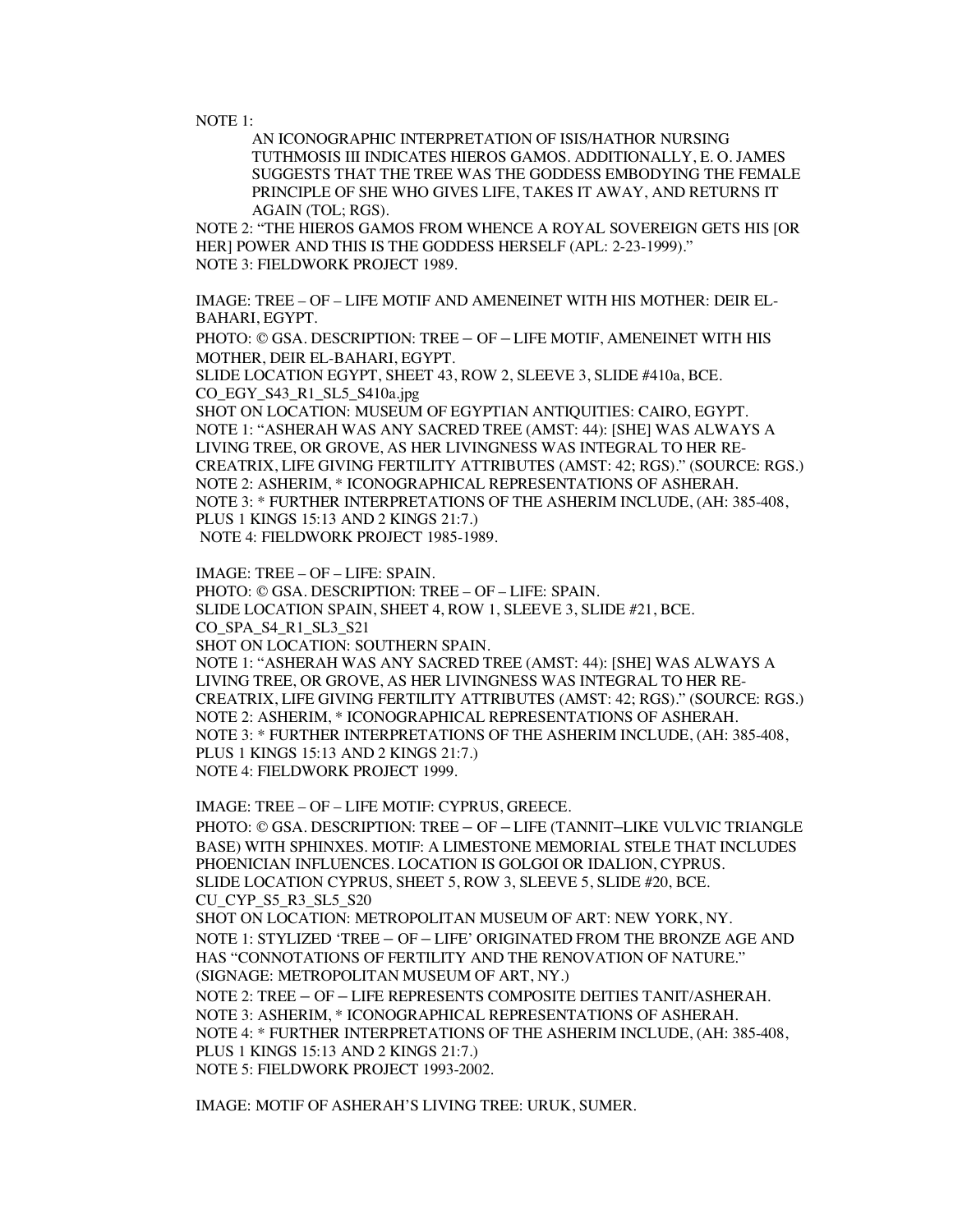PHOTO: © GSA. DESCRIPTION: ASHERAH, A LIVING PALM TREE–OF–LIFE, URUK. SLIDE LOCATION NEAR EAST, SHEET 7, ROW 4, SLEEVE 3, SLIDE #7, BCE. CU\_NEA\_S7\_R4\_SL3\_S7.jpg

SHOT ON LOCATION: BRITISH MUSEUM: LONDON, ENGLAND.

NOTE 1: ASHERIM, \* ICONOGRAPHICAL REPRESENTATIONS OF ASHERAH. NOTE 2: \* FURTHER INTERPRETATIONS OF THE ASHERIM INCLUDE, (AH: 385-408, PLUS 1 KINGS 15:13 AND 2 KINGS 21:7.)

NOTE 3: "THE SACRED QUALITY OF TREES LIES IN THE FACT OF THEIR EMBODIMENT OF THE LIFE PRINCIPLE (TTM: 95-96; ATLM: 15-16)." (ST: 111; RAB: 238; SOTB: 430; RDW: 146-8, 160; STP: 91-93; CDBL: 130-1; MTPC: 6-7; STCC.) NOTE 4: FIELDWORK PROJECT 1998-2002.

IMAGE: TREE – OF – LIFE AND SPREAD EAGLE (ANZU?): NIMRUD, ASSYRIA. PHOTO: © GSA. DESCRIPTION ASSYRIAN TREE – OF – LIFE WITH PROTECTIVE WINGED SUN DISK AND SPREAD EAGLE (ANZU) OR GENII OVERHEAD, NIMRUD NORTH PALACE. PHOTO: © GSA. DESCRIPTION: ASSYRIAN TREE – OF – LIFE, NIMRUD NORTH PALACE.

SLIDE LOCATION NEAR EAST, SHEET 9B, ROW 2, SLEEVE 5, SLIDE #20, BCE. CU\_NEA\_S9B\_R2\_SL5\_S20.jpg

SHOT ON LOCATION: BRITISH MUSEUM: LONDON, ENGLAND. NOTE 1:

ASHERAH'S ICONOGRAPHY IS ALL FORMS OF THE TREE MANIFESTED IN RITUAL GROVES, TREES, MAY POLES, TEMPLE PILLARS, PRIMEVAL FORESTS, AND GODDESS PILLAR FIGURES WITH FULL NOURISHING BREASTS (AMST: 42-44; AH: 398; COA; APL; RGS).

NOTE 2: "WAS THE STORY OF THE DENIAL OF THE TREE – OF – LIFE TO HUMANS IN GEN 3:24 A PROHIBITION OF WORSHIP OF THE GODDESS ASHERAH? IT IS SUGGESTED THAT AN AFFIRMATIVE ANSWER MAY RESPECTABLY BE GIVEN" (ATLM). (SOURCE: ENTRY ABOVE.)

NOTE 3: ASHERIM, \* ICONOGRAPHICAL REPRESENTATIONS OF ASHERAH. NOTE 4: \* FURTHER INTERPRETATIONS OF THE ASHERIM INCLUDE, (AH: 385-408, PLUS 1 KINGS 15:13 AND 2 KINGS 21:7.)

NOTE 5: FIELDWORK PROJECT 1998-2002.

IMAGE: TREE – OF – LIFE: PAMUKKALE, (ANATOLIA) TURKEY.

PHOTO: © GSA. DESCRIPTION: TREE – OF – LIFE GROWING/LIVING IN A SACRED THERMAL POOL AT THE TURIZM HOTEL: PAMUKKALE, (ANATOLIA) TURKEY. SLIDE LOCATION TURKEY, SHEET 110, ROW 2, SLEEVE 1, SLIDE #Bi235, BCE. CO\_TUR\_S110\_R2\_SL1\_SBi235

SHOT ON LOCATION: PAMUKKALE: (ANATOLIA) TURKEY.

NOTE 1: "ASHERAH WAS ANY SACRED TREE (AMST: 44): [SHE] WAS ALWAYS A LIVING TREE, OR GROVE, AS HER LIVINGNESS WAS INTEGRAL TO HER RE-CREATRIX, LIFE GIVING FERTILITY ATTRIBUTES (AMST: 42; RGS)." (SOURCE: RGS.) NOTE 2: ASHERIM, \* ICONOGRAPHICAL REPRESENTATIONS OF ASHERAH. NOTE 3: \* FURTHER INTERPRETATIONS OF THE ASHERIM INCLUDE, (AH: 385-408, PLUS 1 KINGS 15:13 AND 2 KINGS 21:7.)

NOTE 4: AS PHOTOGRAPHED IN 1986, IT IS DOUBTFUL IF TREE OR HOTEL STILL EXISTS?

NOTE 5: FIELDWORK PROJECT 1986.

IMAGE: CATHEDRA THRONE DEITY: UR, BABYLON. PHOTO: © GSA. DESCRIPTION: TERRACOTTA CATHEDRA THRONE DEITY, UR. SLIDE LOCATION NEAR EAST, SHEET 11, ROW 3, SLEEVE 3, SLIDE #13, 2000-1050 CU\_NEA\_S11\_R3\_SL3\_S13.jpg SHOT ON LOCATION: BRITISH MUSEUM: LONDON, ENGLAND.